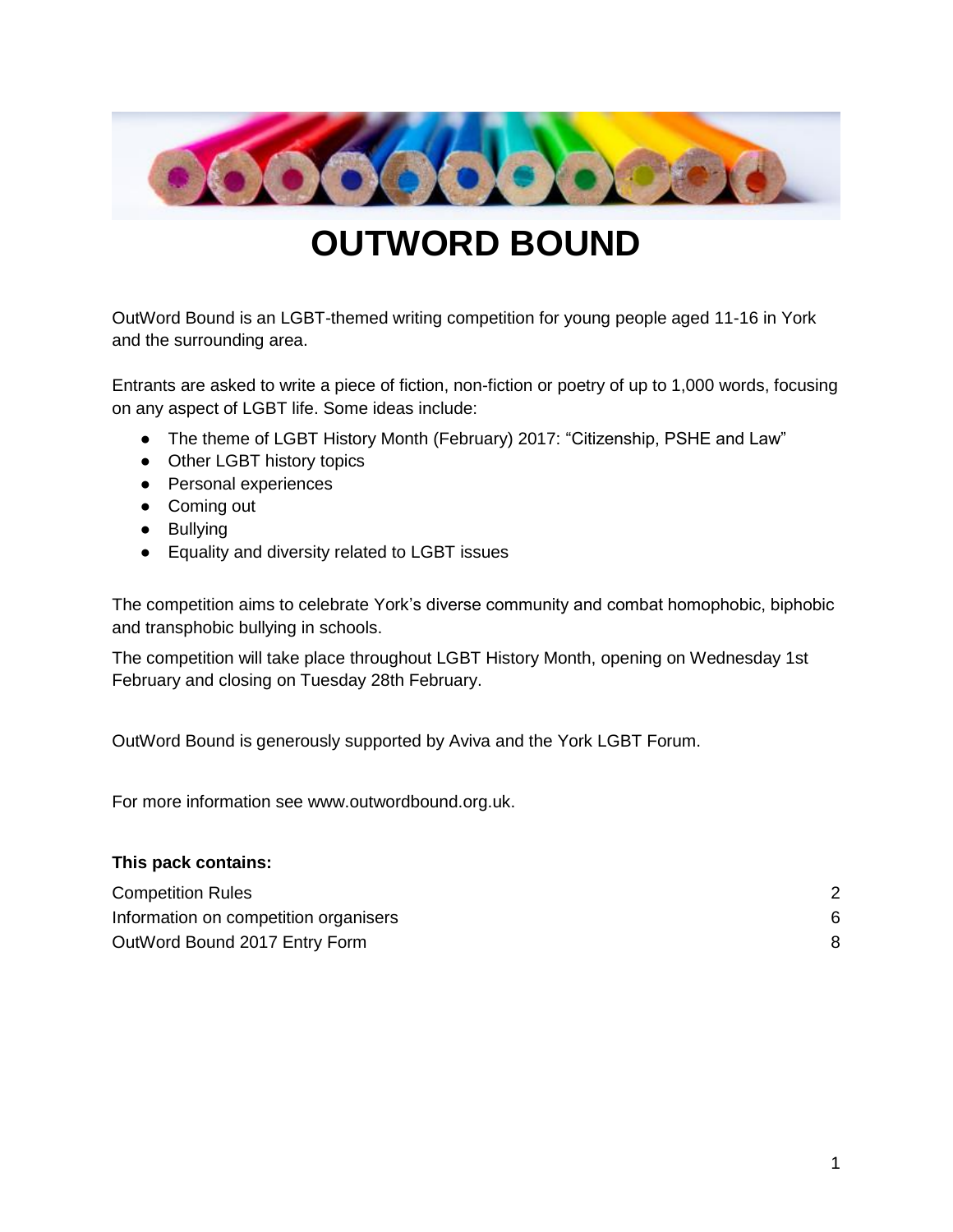## <span id="page-1-0"></span>**Competition Rules**

1. The competition is organised by York LGBT Forum and York LGBT History Month supported by Aviva.

2. Entry to this competition is open to school pupils aged 11-16 attending schools in York and the surrounding area.

3. Entrants are required to write a short story, essay, or poem of no more than a thousand words (no minimum) that explores themes of LGBT life. Topics can include, but are not limited to:

- a. The LGBT History Month 2017 theme: "Citizenship, PSHE and Law"
- b. Other LGBT history topics
- c. Personal experiences
- d. Coming out
- e. Bullying
- f. Equality and diversity related to LGBT issues.

4. In the event that entrants wish to write about people that they know (other than public figures

or celebrities) they must obtain written permission from the people concerned if they wish to use real names, or if the people could be identified. Entrants are advised that without such written permission they should ensure that the people they are writing about cannot be identified. Teachers are requested to guide pupils regarding these terms and conditions. York LGBT Forum and York LGBT History Month accept no responsibility if entrants ignore these terms and conditions.

5. Entrants do not need to identify on the LGBT spectrum. It is especially desirable that non-LGBT pupils are encouraged to enter.

**6. Entry opens on Wednesday 1st February and closes at midnight on Tuesday 28th February.** Unfortunately submissions received outside this timeframe will not be considered.

7. Entrants can only enter individually. Only one entry per person is permitted. If more than one entry is submitted, only the entrant's first submission will be considered.

8. Entries can be in any style or form, fiction or non-fiction, but must be in English.

9. All entries should be emailed to outwordboundinyork@gmail.com or handed in at school to a nominated member of staff.

10. Entrants may withdraw entries from the competition by notification in writing to the above email address.

11. All entries must be accompanied by a completed entry form counter-signed by an appropriate teacher who has approved the entry and agreed to these Terms and Conditions.

12. Entries cannot be returned, so please retain a copy. Unsuccessful entrants will not be contacted in respect of their entry and no feedback will be given.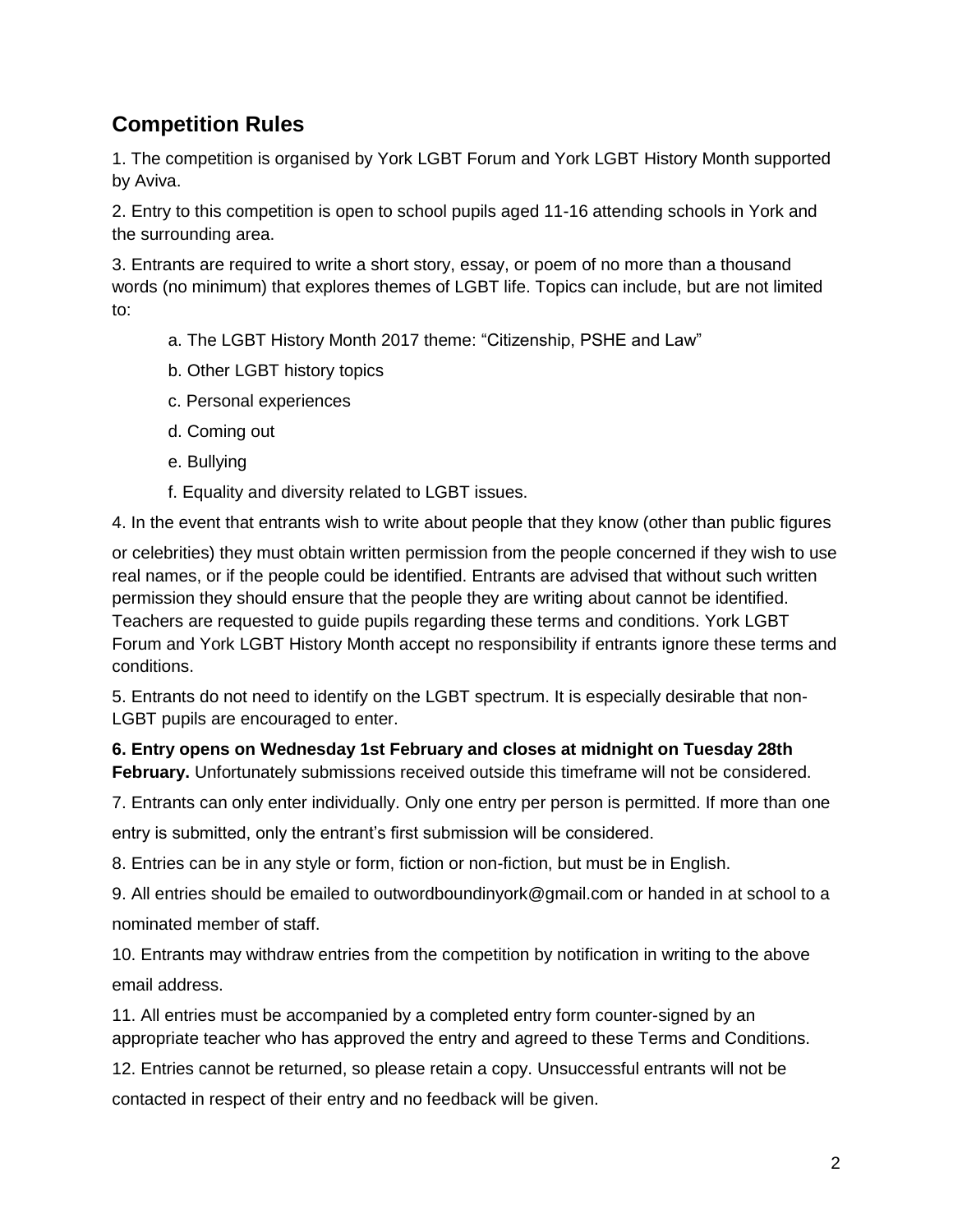13. All entries must be the original work of the entrant and must not infringe the rights of any other party. York LGBT Forum and York LGBT History Month accept no responsibility if entrants ignore these terms and conditions.

14. Entries must not contain defamatory, obscene, offensive, or any other unsuitable material and teachers are requested to guide pupils regarding these terms and conditions.

15. Entrants retain the copyright in their entries, but grant to York LGBT Forum and York LGBT History Month a royalty-free licence to publish, broadcast (across all media) and post the entry online and includes all the necessary rights and permissions to enable York LGBT Forum and York LGBT History Month to award the prizes and complete the administration of this competition.

16. Entries will be judged on the following criteria:

- a. Originality
- b. Enjoyment
- c. Language
- d. Relevance to LGBT issues.

17. The competition will be judged by a panel of voluntary judges chosen by York LGBT Forum and York LGBT History Month for their relevant expertise, but independent of the participating schools, York LGBT Forum and York LGBT History Month. Detailed guidelines on how to judge the entries according to the criteria will be agreed between the judges, York LGBT Forum and York LGBT History Month.

18. A list of prize winners will be sent to all participating schools and the prizes will be awarded at a ceremony.

19. Prize winners unable to attend the awards ceremony will need to make an arrangement with

York LGBT Forum and York LGBT History Month to receive their prize.

20. Winners will be able to choose vouchers from the following:

- a. City Screen Picturehouse York
- b. Love2Shop
- c. iTunes
- d. Restaurant Choice

21. The prizes will be awarded on the following basis:

- a. First prize: £50 vouchers
- b. Second prize: £30 vouchers
- c. Third prize: £20 vouchers.

22. York LGBT Forum and York LGBT History Month reserve the right to change, or vary the prizes on offer without giving prior notice.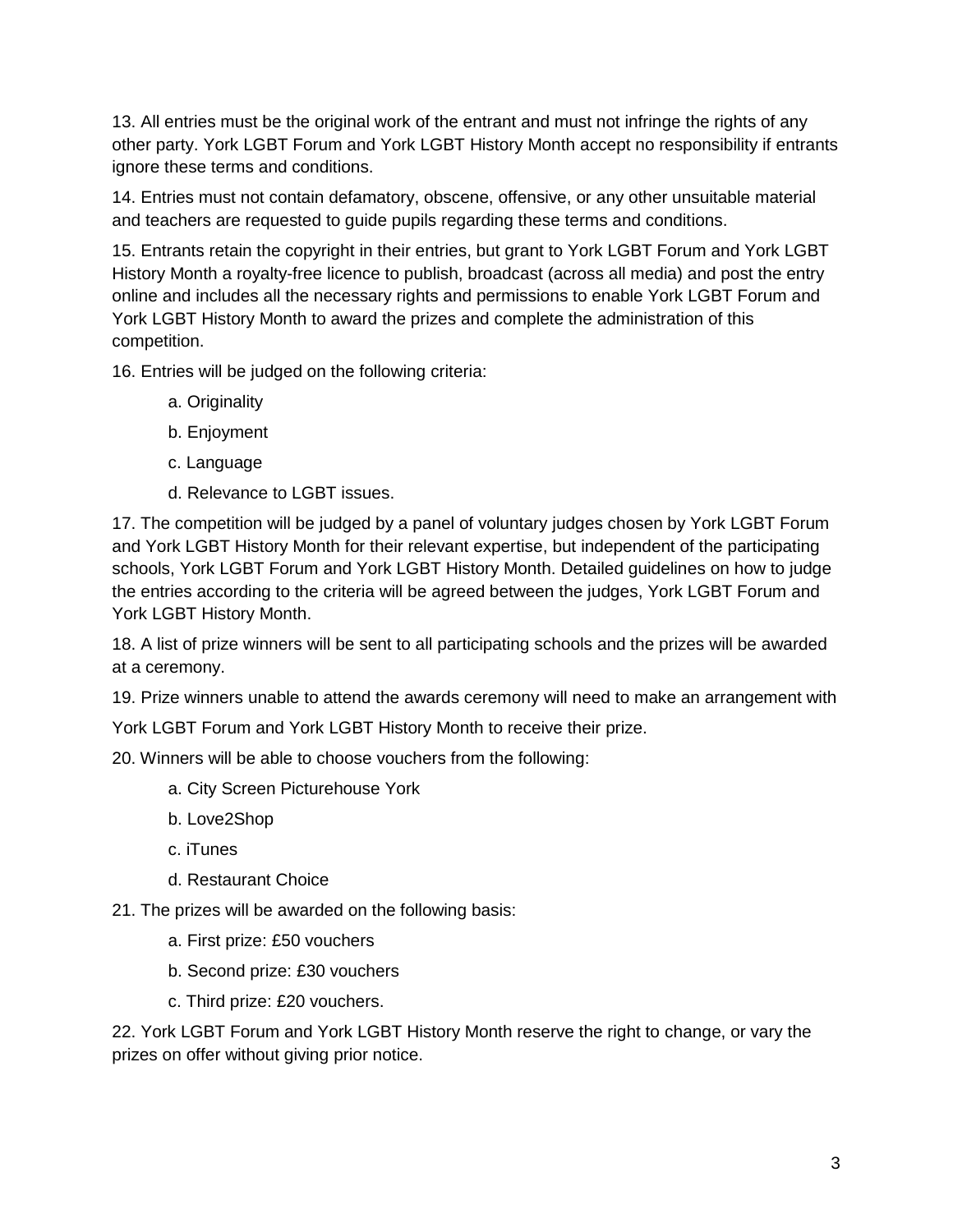23. The decision of the judges, York LGBT Forum and York LGBT History Month is final and no correspondence will be entered into.

24. York LGBT Forum and York LGBT History Month reserve the right to disqualify any entry which breaches these terms and conditions.

25. York LGBT Forum and York LGBT History Month reserve the right to amend these Terms and Conditions or cancel this competition at any stage, if deemed necessary in its opinion, or circumstance arise outside of its control.

26. York LGBT Forum and York LGBT History Month, the judges, or any person or organisation

associated with this competition cannot accept any responsibility whatsoever, however caused, for an entry being lost or not properly registered or recorded. Proof of sending is not proof of receipt.

27. All publicity will acknowledge York LGBT History Month and York LGBT Forum.

28. These terms and conditions are governed by the laws of England and Wales.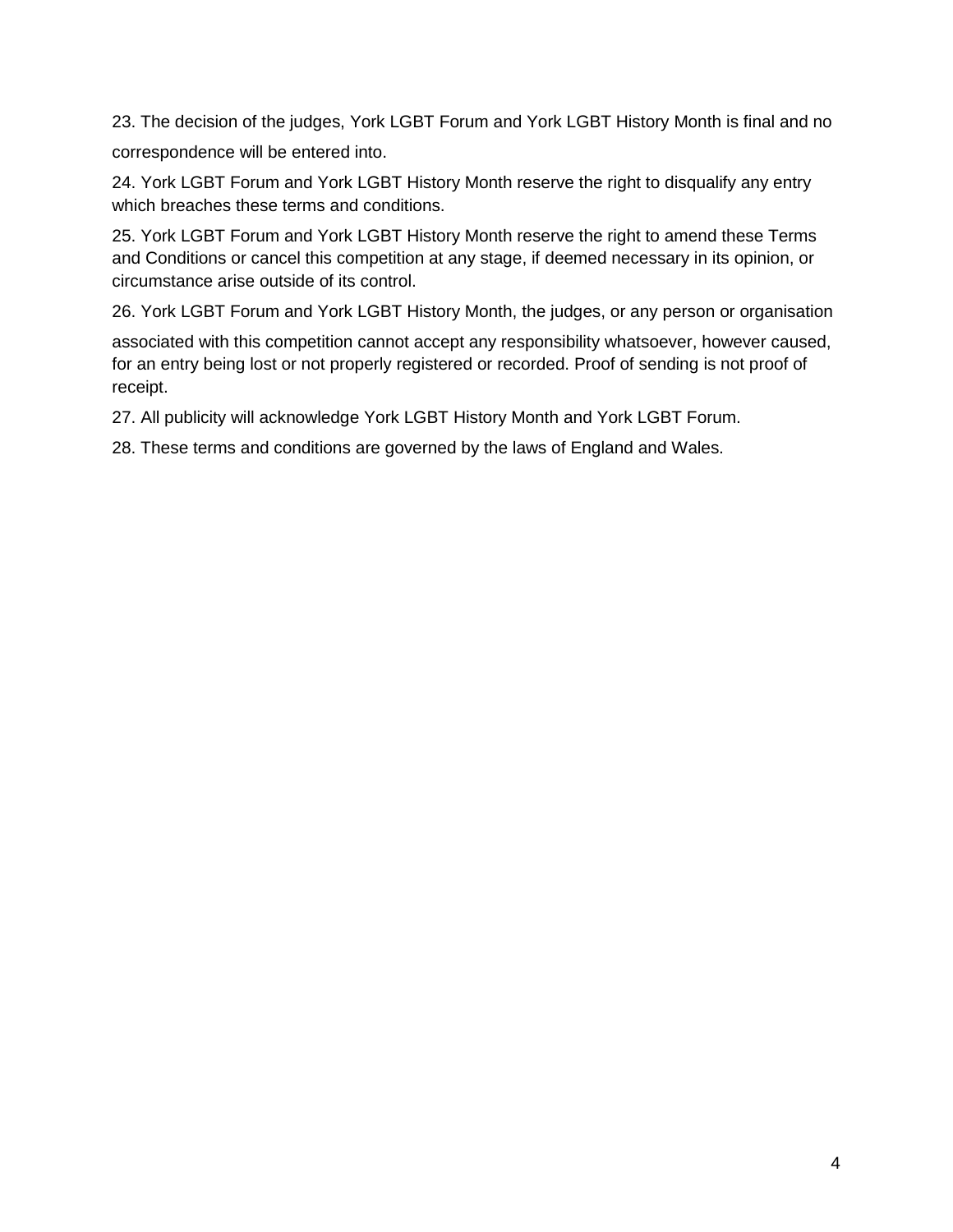## <span id="page-4-0"></span>**Information on competition organisers**

OutWord Bound is jointly organised by the **York LGBT Forum and York LGBT History Month**.

### **York LGBT Forum**

www.yorklgbtforum.org.uk

The York Lesbian, Gay, Bisexual and Transgender (LGBT) Forum was established in 2006 to act as a strong and unified voice for the local LGBT community. The Forum recently gained charity status in the summer of 2015.

The Forum is made up of a number of sub groups. Each group is tasked with supporting activities and initiatives in association with the groups theme.

The schools sub group aims to source & provide access to a multitude of LGBT related resources.

You can check out our Pinterest board at https://uk.pinterest.com/yorklgbt/youth-lgbt-resources/.

Whilst our resource bank is open and available to all, our hope is that the following groups in particular will benefit from the resources available:-

- LGBT people
- Schools
- Parents of LGBT people
- Groups
- Agencies
- The wider community

The group are keen to provide a consultation mechanism and support network to schools and other agencies to help tackle common issues. Through making our resources available to all, we aim to enhance the health, well being, confidence and self esteem of LGBT people. For non LGBT people, our aim is to raise awareness and make for a more informed society when it comes to the current issues affecting the LGBT community.

Email: yorklgbtforum@gmail.com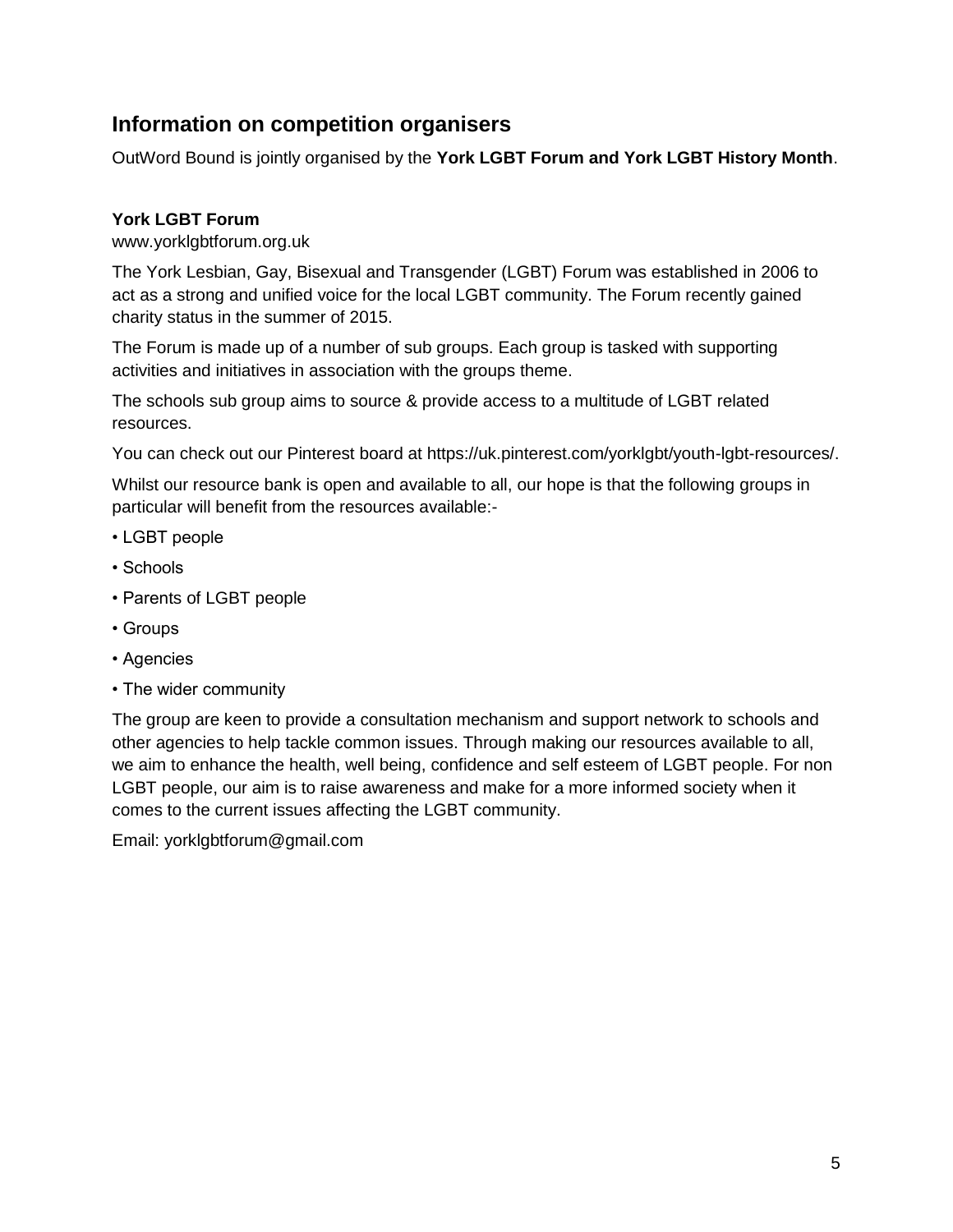## **York LGBT History Month www.yorklgbthistory.org.uk**

York LGBT History Month brings together organisations from across the city to create a programme of events during February. Our aim is to increase public awareness of the place of LGBT people in history. (Side note: LGBT stands for lesbian, gay, bi and trans, but we take it to include any non-heterosexual sexual orientation and any non-cisgender and/or non-binary gender identity, gender expression or sex.)

We bring to light stories that might traditionally have been ignored, working to develop inclusivity, challenge stereotypes and promote understanding. Our programme of events provides a wide variety of ways for the public to learn about these stories.

We also work with schools to help them celebrate LGBT History Month and include LGBT history in their lesson plans. We can support you to develop your plans and produce free resources tailored to your needs.

Past work with schools includes:

- Producing a set of posters featuring historical "LGBT heroes" from each subject area
- Providing assembly speakers on the topic of LGBT History Month
- Supporting schools to develop PSHE lessons on LGBT issues

Can we help your school celebrate LGBT history? Please get in touch, or check out the school outreach pages on our website!

We are also seeking volunteers to expand our work with schools, so if you would like to be involved, please get in touch.

Contact: Kit Heyam (Outreach Coordinator)

Email: [kit@yorklgbthistory.org.uk](mailto:kit@yorklgbthistory.org.uk)